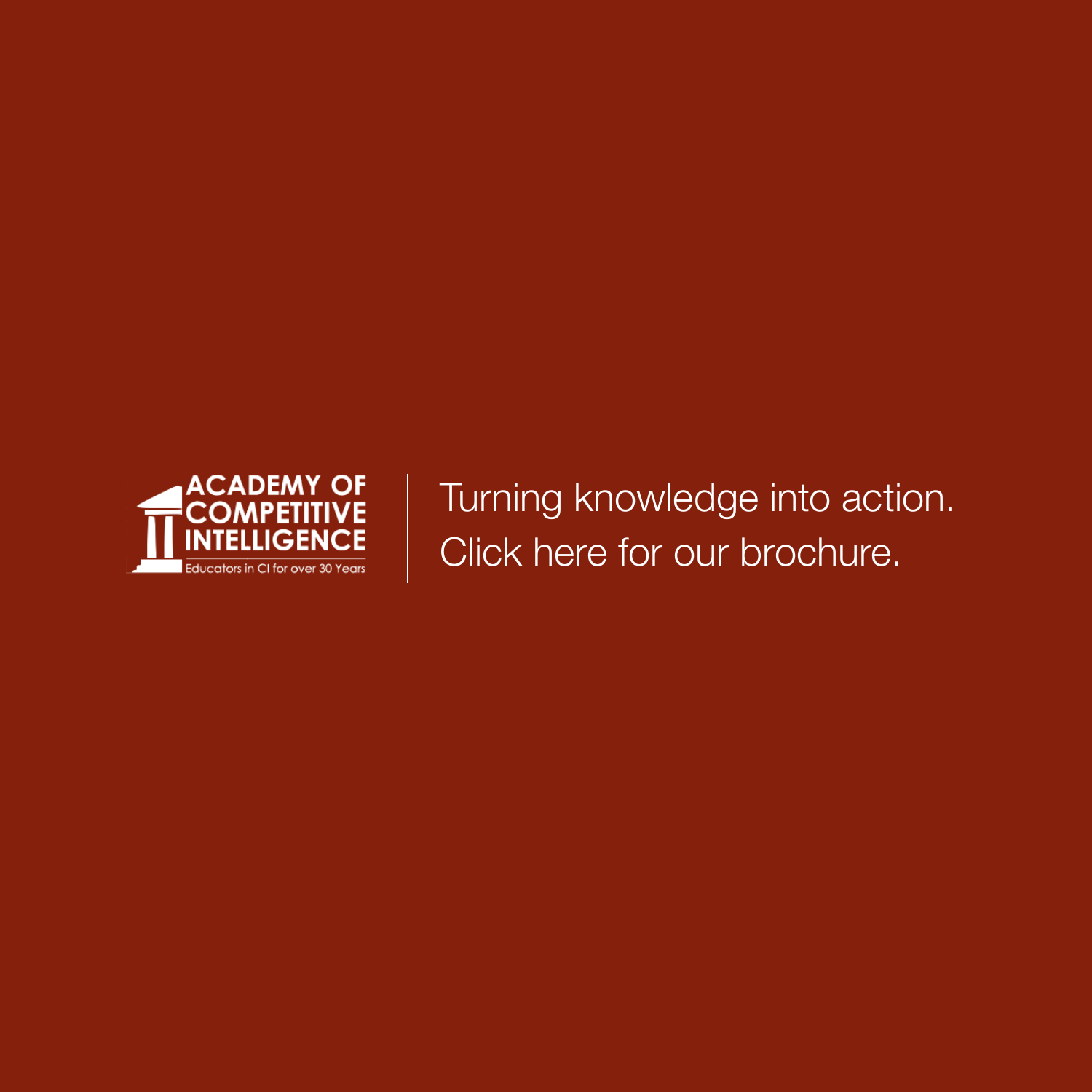## Welcome!

Competitive intelligence is more important than ever before. This year we will be bringing our experience virtual with unique opportunities for interaction beyond traditional competitive intelligence programing.

Scroll down and get to know us.

The Academy of Competitive Intelligence has been the first global competitive intelligence program that offers market and competitive intelligence workshops.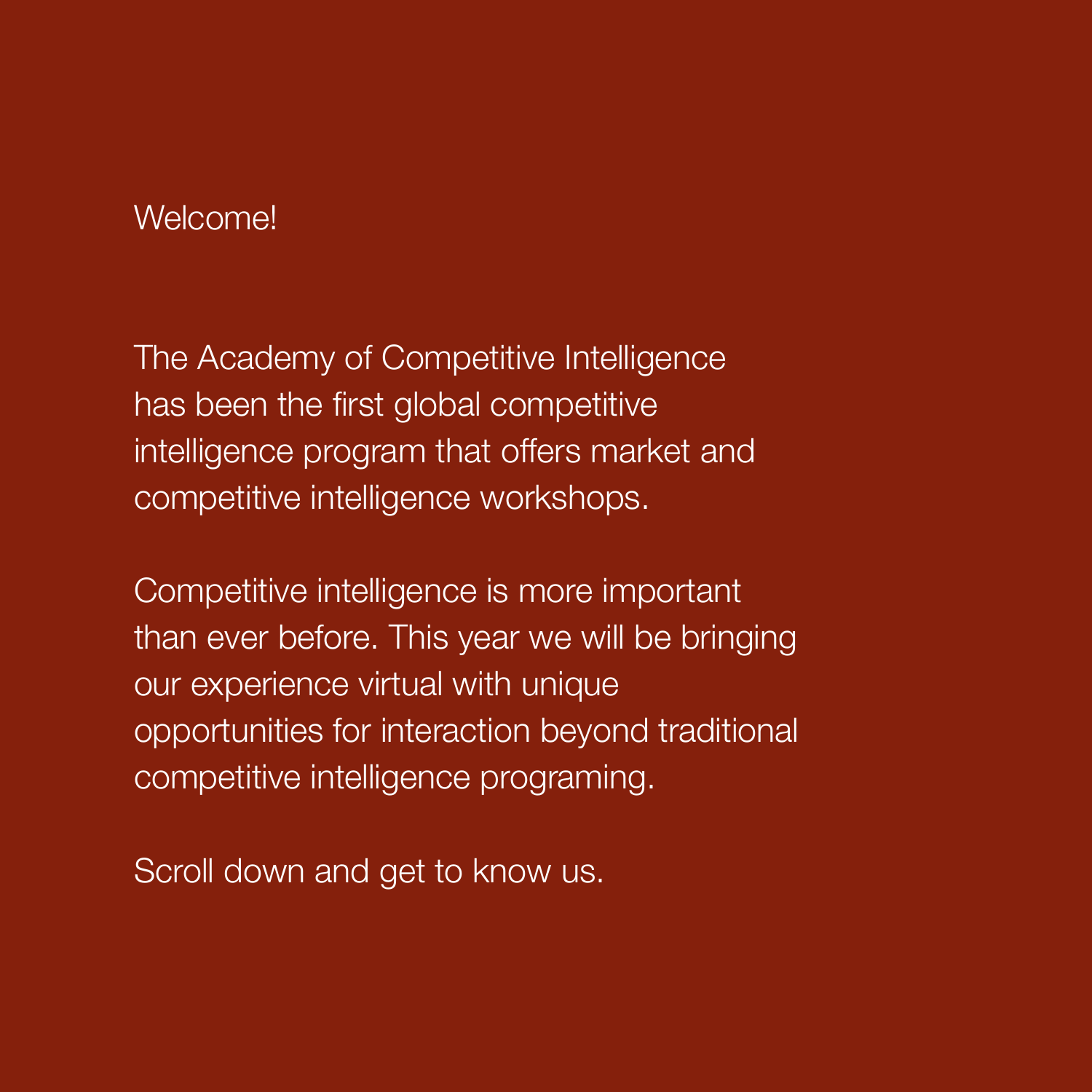# 1.0 Get to Know Us

# 2.0 What We Offer

**05** THE ACADEMY OF COMPETITIVE INTELLIGENCE

# 3.0 Our Global Alumni

**06** WHAT IS COMPETITIVE INTELLIGENCE?

**11 MASTER OF CIP ™ II ADVANCED COURSES** 

**09** CIP™ CERTIFICATION

10 CIP TM I CORE COURSES

**07** MEET SOME OF THE FACULTY

4.0 Register Today

**13** OUR NETWORK OF GLOBAL ALUMNI

**14** GLOBAL ALUMNI BY THE NUMBERS

**15** GLOBAL ALUMNI LIST

**16** REGISTRATION LINK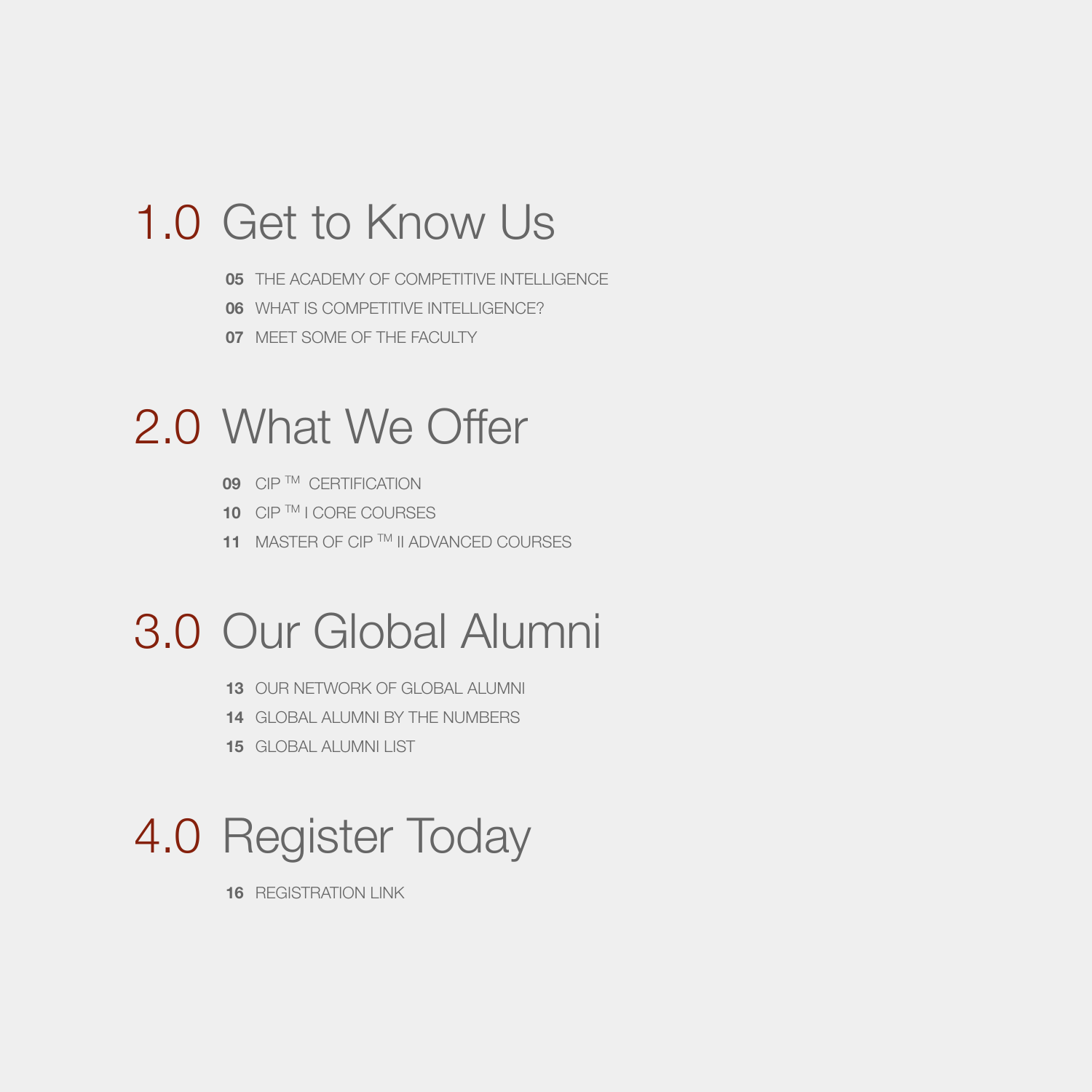

# Get to

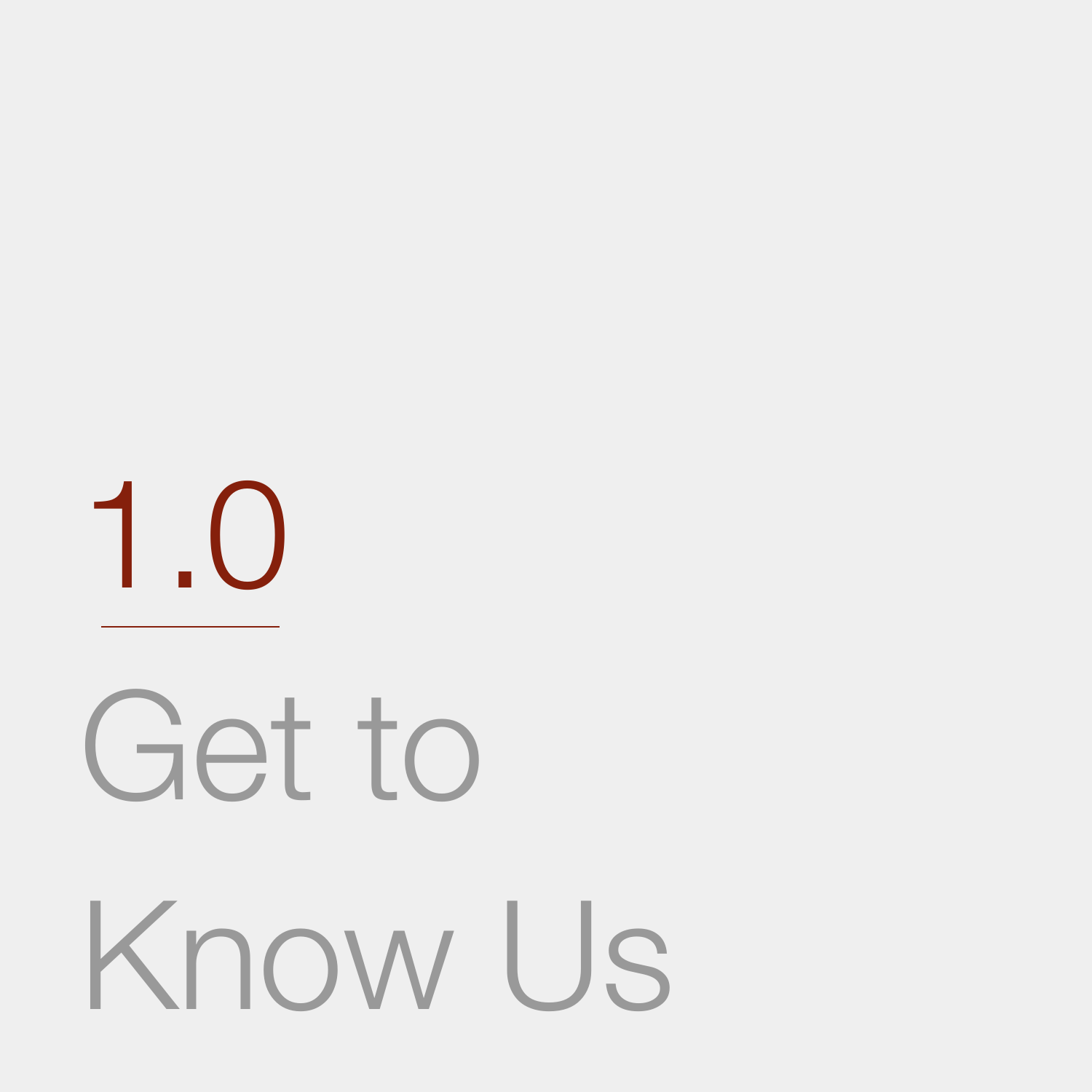## The Academy of Competitive Intelligence

We are not about competitor profiling, news monitoring, or other activities that are little more than collecting and warehousing enormous amounts of tactical data and unfiltered noise, or dumping "nice to know" information on uninterested users. We are the only accredited competitive intelligence training organization that knows what powerful competitive intelligence can do for you in your job. Established in 1999 by founders in the field, the Academy of Competitive Intelligence is the oldest and largest educational institution solely dedicated to helping companies better control strategic risks and discover new market opportunities with competitive intelligence. Let us equip you with this career-building skill that will pay dividends in your professional life both today and in the future.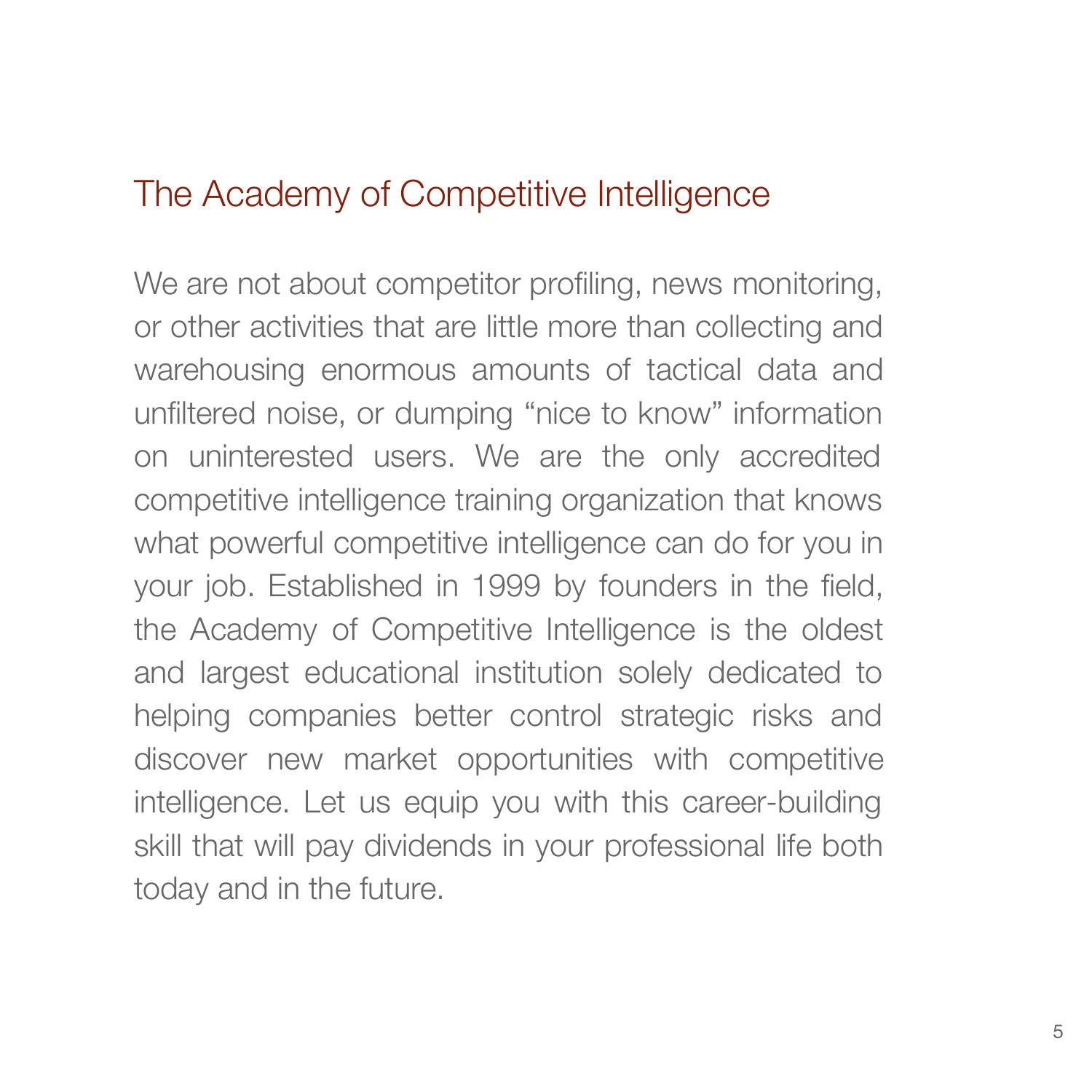## What is competitive intelligence?

Competitive intelligence is the art and science of generating a deep understanding of marketplace players and industry forces. It enables executives to optimize their decisions in light of the plans and strategies of other high-impact participants in the external environment. High impact players include all third parties - not just competitors - whose interactions with the company is what determines strategic success.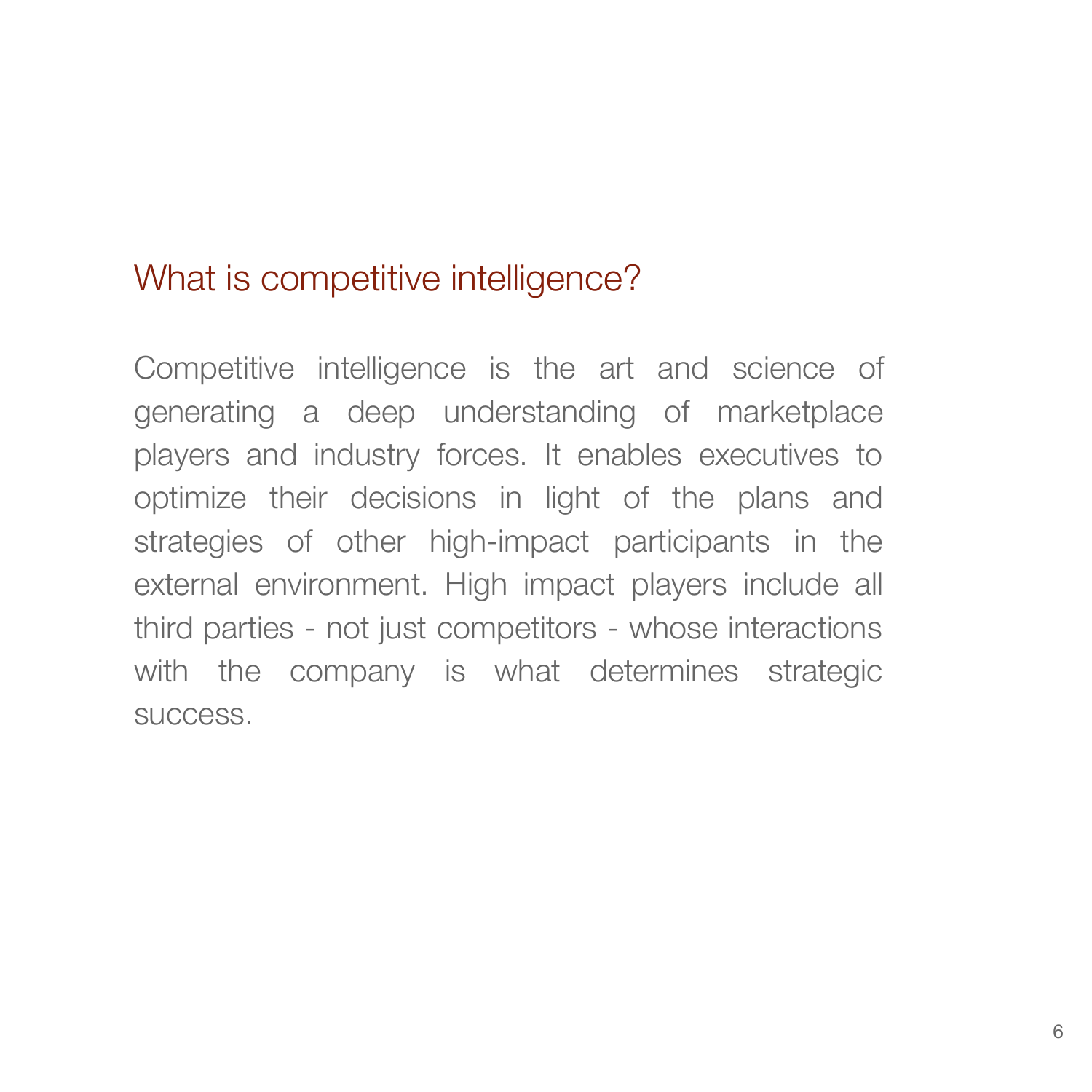



Dr. Ben Gilad, president and founder of The Academy of

## Dr. Ben Gilad Dr. Helen Rothberg

7

Competitive Intelligence, is an award-winning and leading developer of competitive intelligence theory and practice in the United States. He is also a former Associate Professor of Strategy at Rutgers University's School of Management.

Dr. Gilad founded the Academy of Competitive Intelligence in 1996. In 1999, he co-founded the Fuld-Gilad-Herring Academy of Competitive Intelligence together with Fuld + Co.

Dr. Gilad has been the creator of a unique war game methodology and lists many Fortune 500 companies as his consulting clients. He's led competitive intelligence training among executives at Business Week and CEO skills sessions at Fortune Magazine, to say the least.

School of Management at Marist College, and senior faculty in the Academy of Competitive Intelligence. She holds a PhD and M.Phil from The City University Graduate Center, MBA from Baruch College, and a BA from Queens College. She is the 2011 recipient of the Board of Trustee's Distinguished Teaching Award.

Both him and his work have also been recognized among many media outlets and trade journals.

Dr. Helen Rothberg is a Professor of Strategic Management in the

Helen has authored and been featured in numerous trade journals and media publications. Helen's research interests include shadow and intelligence teams, and the intersection between competitive intelligence and knowledge management. She is the principal consultant for HNR Associates, a network of knowledge focusing on strategic change, competitive intelligence and knowledge management challenges.

Her book "The Perfect Mix: Everything I Know About Leadership I Learned as a Bartender": Simon & Schuster now available.

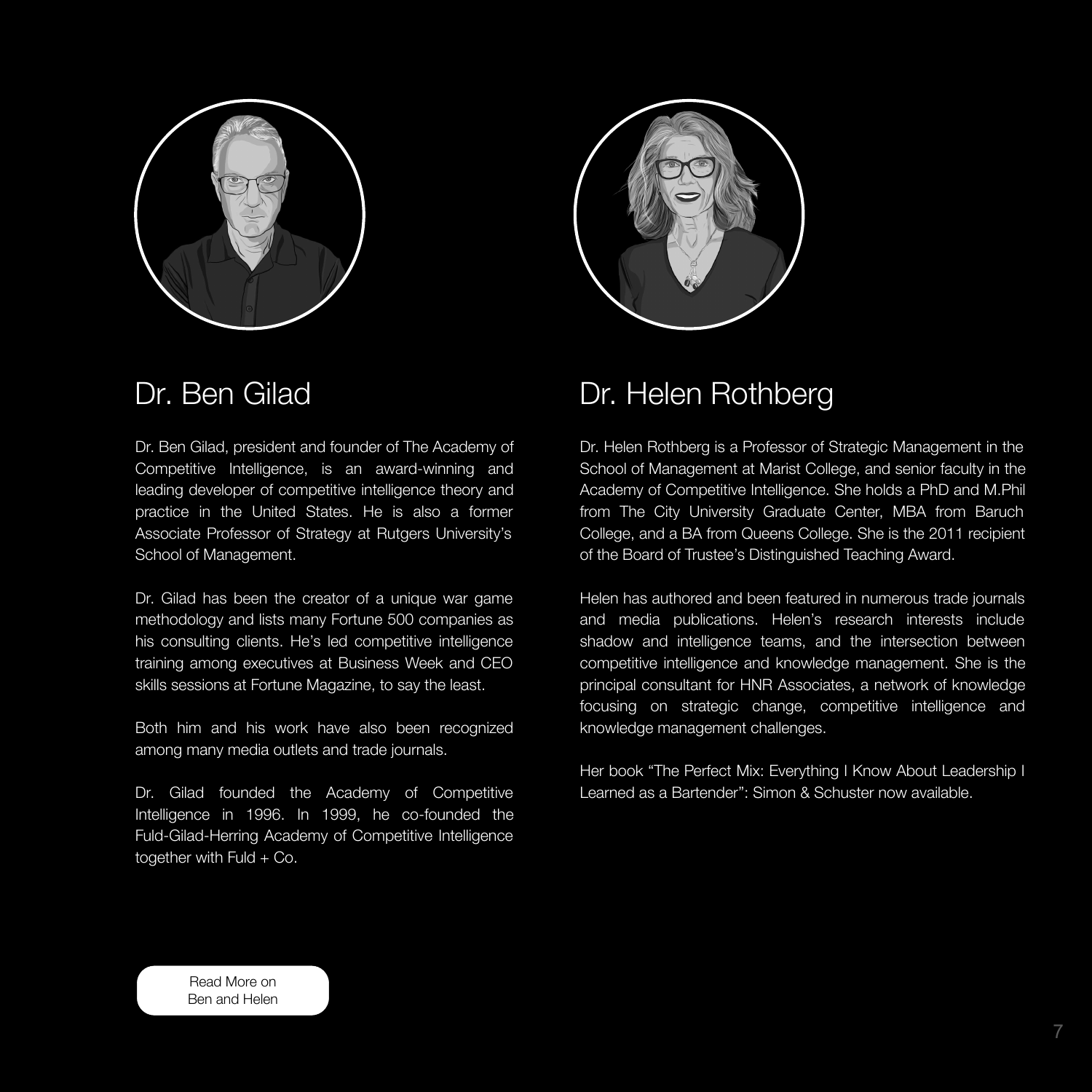



## Heather Hallenbeck Melissa Allen

Heather Hallenbeck, Insights Director, Corporate

8

Strategy & Innovation, Bose Corporation. Heather has built a formal Competitive Intelligence function at Bose and now manages the Global Insights team including Competitive Intelligence, Market Analytics, Consumer Research and Business Strategy to deliver data-driven actionable insights. Her team is part of Corporate Strategy and Innovation and focuses on analyzing and synthesizing critical insights with strategic recommendations for all Bose core, growth and incubation businesses spanning research, product development and sales & marketing.

Heather is a seasoned strategist with proven ability to envision, lead and grow innovative businesses. She possesses a world class background in Marketing, Product Management, and Strategic Planning. She holds an MBA with concentrations in Marketing and Competitive and Organizational Strategy from Simon Graduate School of Business from the University of Rochester, a BS in Industrial and Labor Relations from Cornell University, and is a Master of Competitive



Melissa Allen, Competitive Analysis Manager, has worked for

a decade in competitive intelligence at Caterpillar as manager of the Business Resource Center. She has a demonstrated track record and is passionate about creating high efficiency in the knowledge value chain through enterprise resource sharing, knowledge management initiatives, and building strong relationships with key stakeholders.

She is an enthusiastic influencer whose subject matter expertise and strong communication skills have enabled her to lead by connecting with and motivating individuals across the firm, dreaming up strategic visions for the organization, and executing possibilities into concrete results.

Melissa holds an MLIS from the Graduate School of Library and Information Science at the University of Illinois Urbana/Champaign. She has been a member of the Conference Board Information Research and Management Council since 2012, actively works with the University of Illinois iSchool Corporate Roundtable, and serves as a mentor for those seeking guidance with communication skills. Melissa also leads large workplace and community events for

### the American Cancer Society and United Way, winning an ACS team excellence awards for her service work for the past

several years.

Read More on [Heather and Melissa](https://academyci.com/about-aci/#faculty)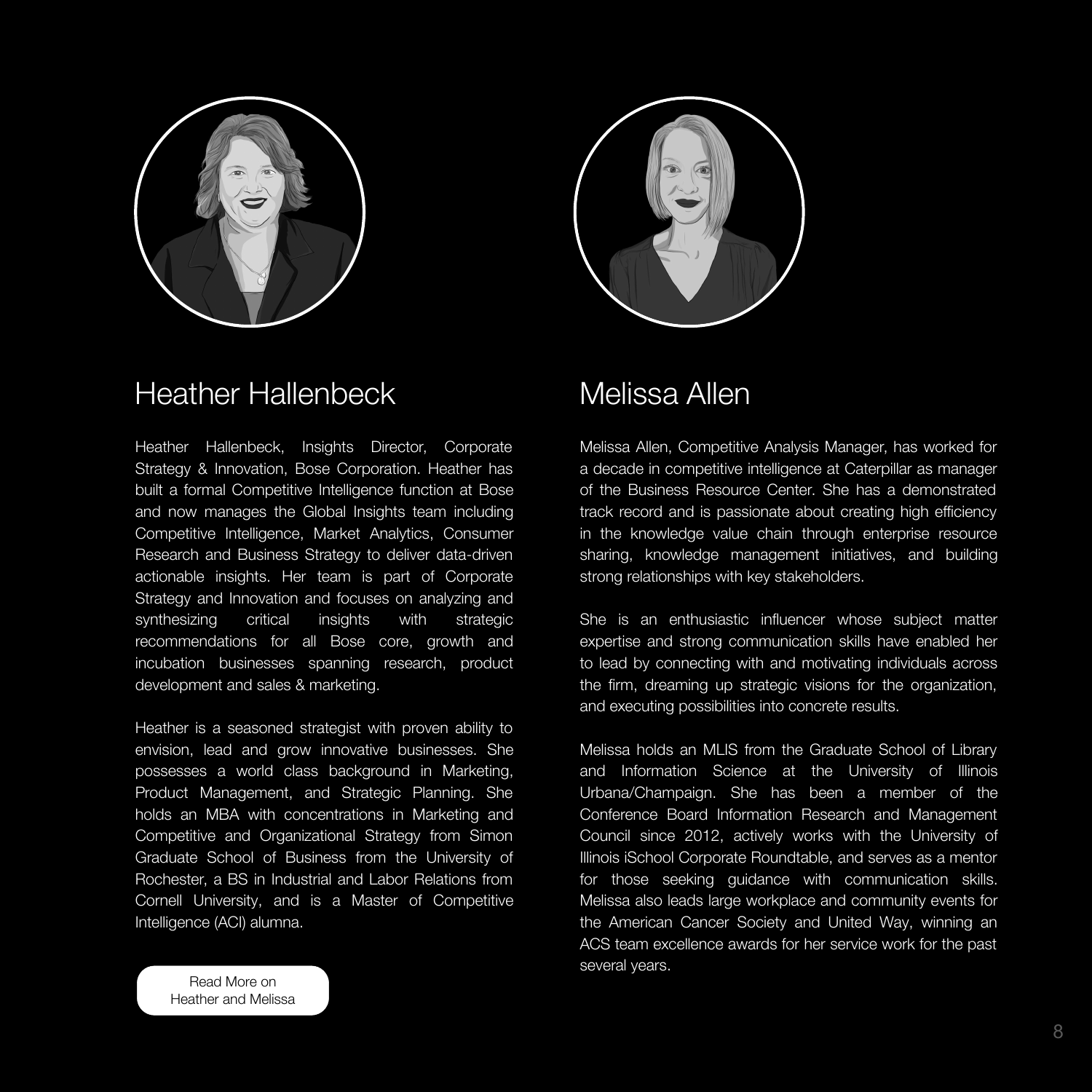

# What

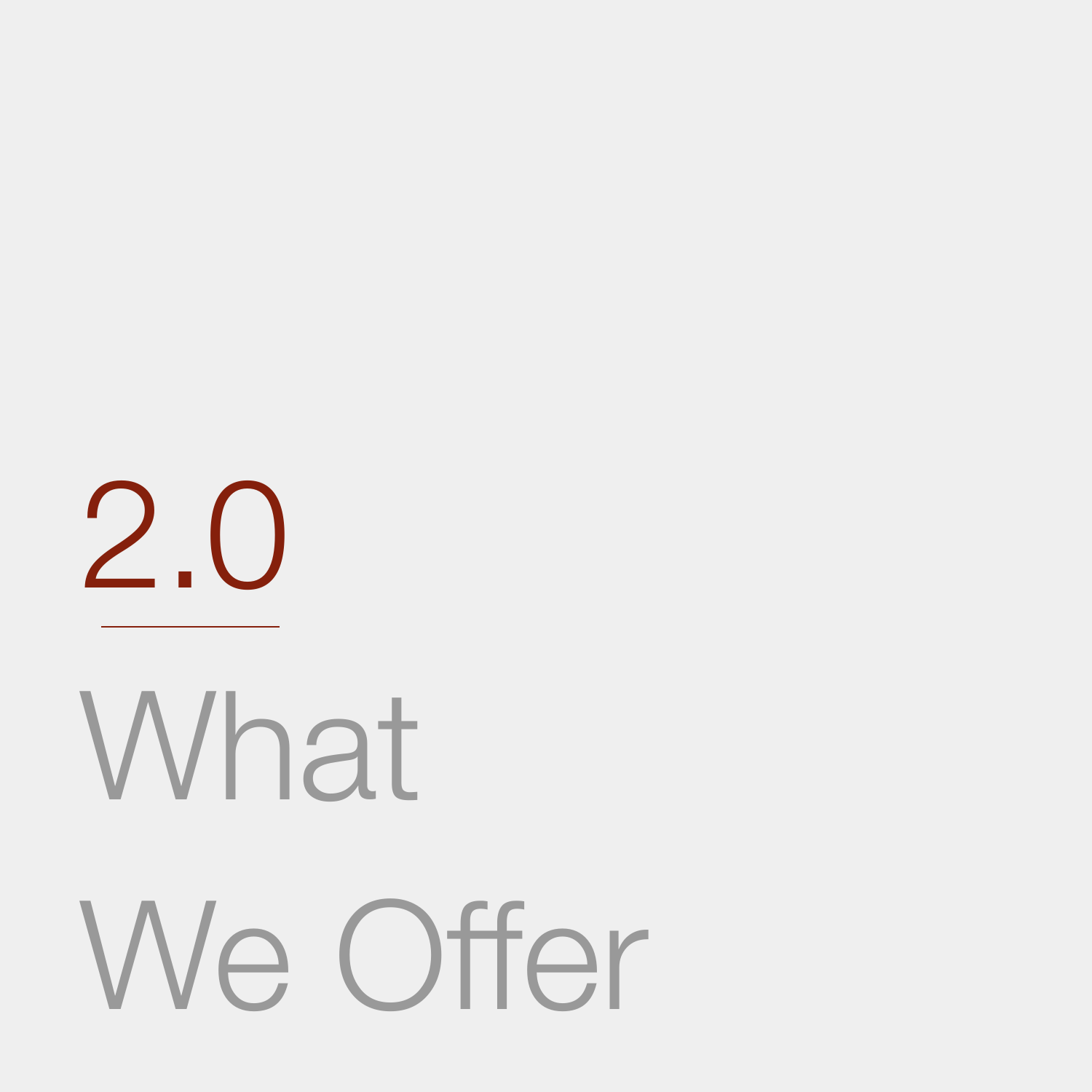### **CIP™-I Core Certification**

This certification level requires you to complete all five core courses and pass the CIP™-I exam. This level is suitable for starting CI analysts and managers with part time responsibility for CI in their jobs.

## CIP™ Certification

If your job includes full or part-time responsibility for providing competitive intelligence to decision-makers inside your organization, ACI's Competitive Intelligence Professional (CIP™) certification is a rigorous training program that will enhance the value you bring to your organization while providing skills that will last throughout your career.

Our CIP™ Certificate Program has two levels, each accommodating different needs. You can receive both of the following certifications through our virtual trainings:

## **Master of CI CIP™-II Certification**

In order to receive Master of CI Certification, you must be  $\text{CIP}^{\text{TM}}$  - I certified, take the three Advanced courses and pass the CIP<sup>™-II</sup> exam. This level is a necessary requirement today for those choosing a career in CI.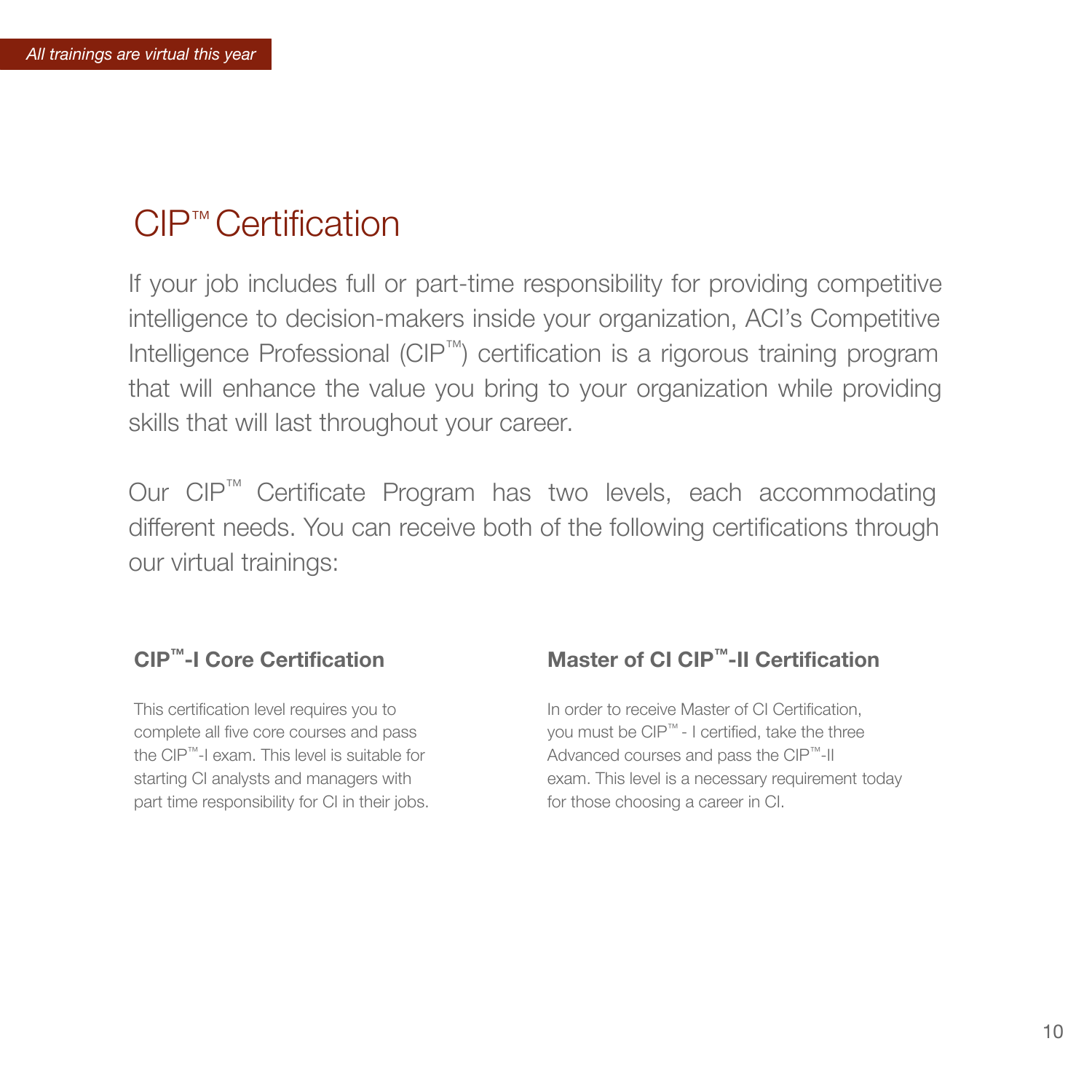# CIP™-I Core Courses

COLLECTION / CI 101 / 202

## Competitive Intelligence Planning & Collections

**October** 28

Find creative, proven ways to develop the most timely intelligence on your competitors, your market, and issues that impact your competitiveness.

THE ANALYTICAL FRAMEWORK / CI 301 Competitive Blindspots Identify competitors' soft spots, blind

November 07

November

02

#### THE ANALYTICAL FRAMEWORK / CI 302

## Cross-Competitor Analysis

Simplify predictions of competitors' moves & counter moves when multiple competitors are involved

November

03

#### THE ANALYTICAL FRAMEWORK / CI 303

# Structured Intelligence Analysis Techniques

Analytic techniques that contribute to the disciplined and objective analysis of intelligence

COMMUNICATION / CI 304 Reporting & Communication of Intelligence Reporting techniques and communication styles to build credibility

### inside the organization, with the aim of establishing CI in the enterprise

as a decision-support and high-value function

November 11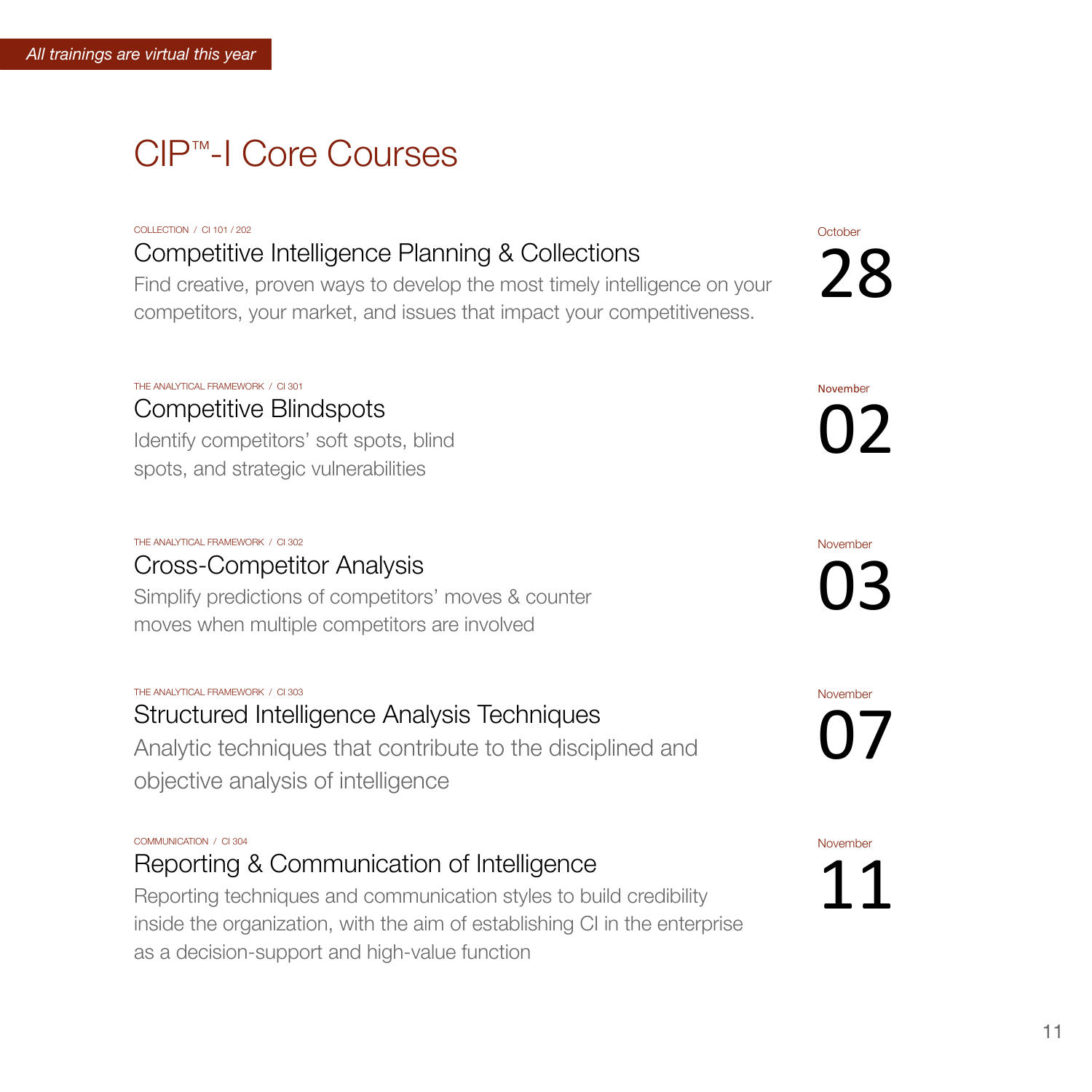# Master of CIP™-II Advanced Courses

#### STRATEGIC APPLICATIONS / CI 401

## War Gaming Theory and Practice (x2 days)

You will be shown and you will practice all steps needed to organize and play effective war games taught by the guru who wrote the book on Business War Games

November

# 09-10

ADVANCED ANALYSIS / CI 402

## Value Chain Analysis

Understand a rival's value of its strategic differentiation

and the threats to your own company's position



# ADVANCED ANALYSIS / CI 403 Anticipating Disruptions – Scenario Analysis Tools and Techniques (x2 days)

**November** 

Mitigate uncertainty by anticipating shifts in strategic drivers and their early warning indicators, and by generating alternative scenarios and strategies for navigating the future competitive landscape

17-18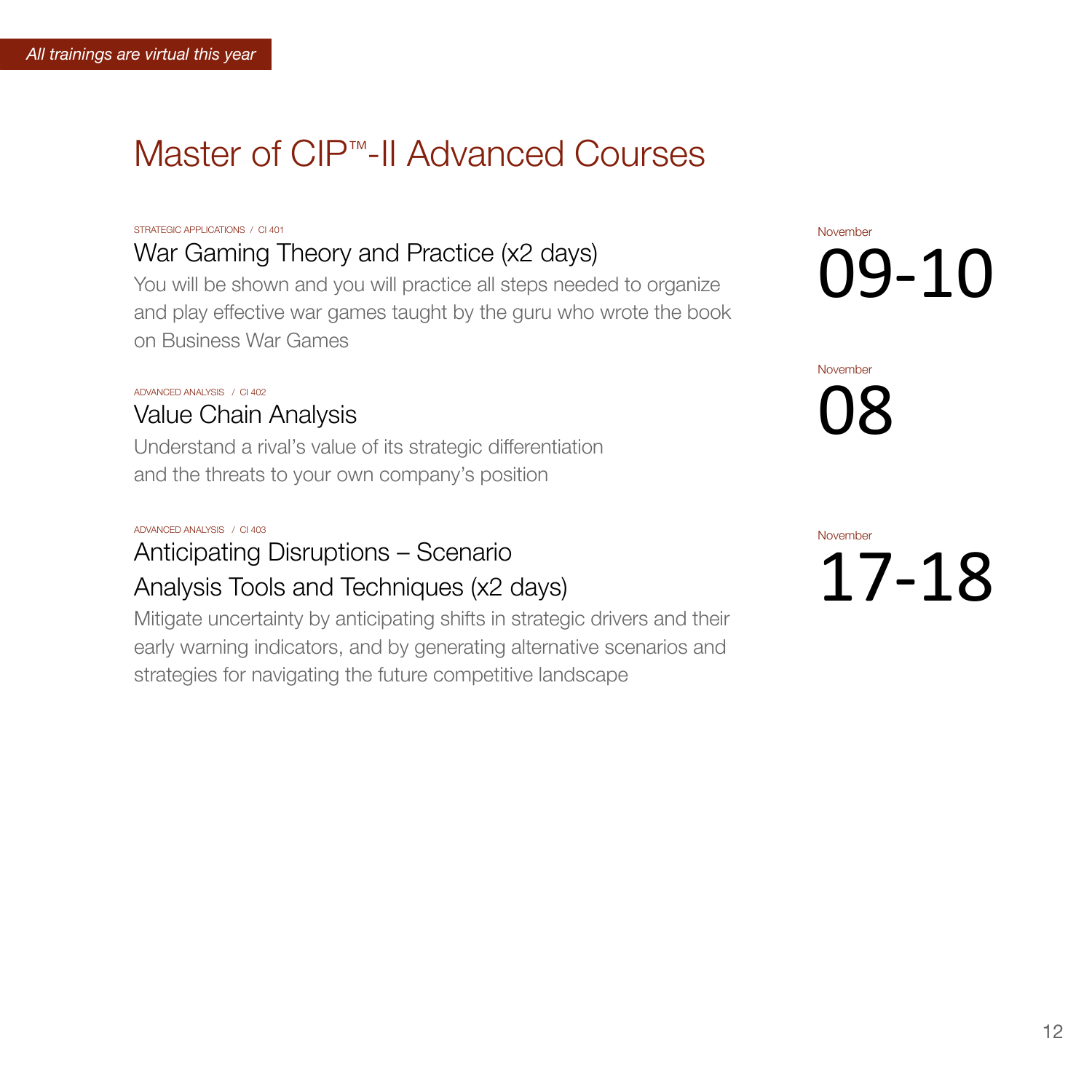



# Global

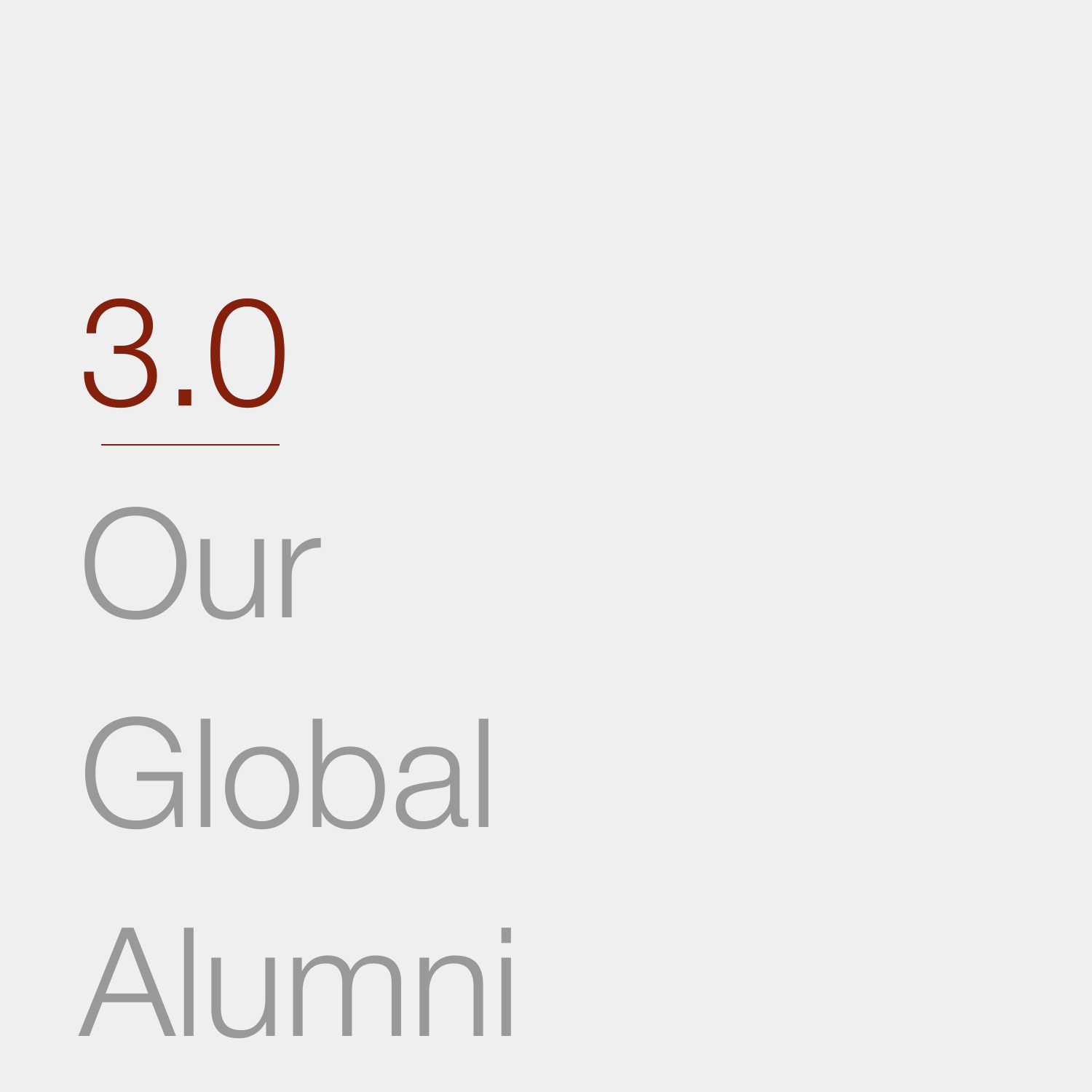## Our network of global alumni

At the Academy of Competitive Intelligence (ACI), alumni represent nearly every industry from around the world. They bring with them rich and diverse backgrounds. Some are engineers, others marketing experts, product managers, physicians, scientists, as well as senior managers and consultants. The Academy of Competitive Intelligence (ACI) measures its success based on alumni satisfaction.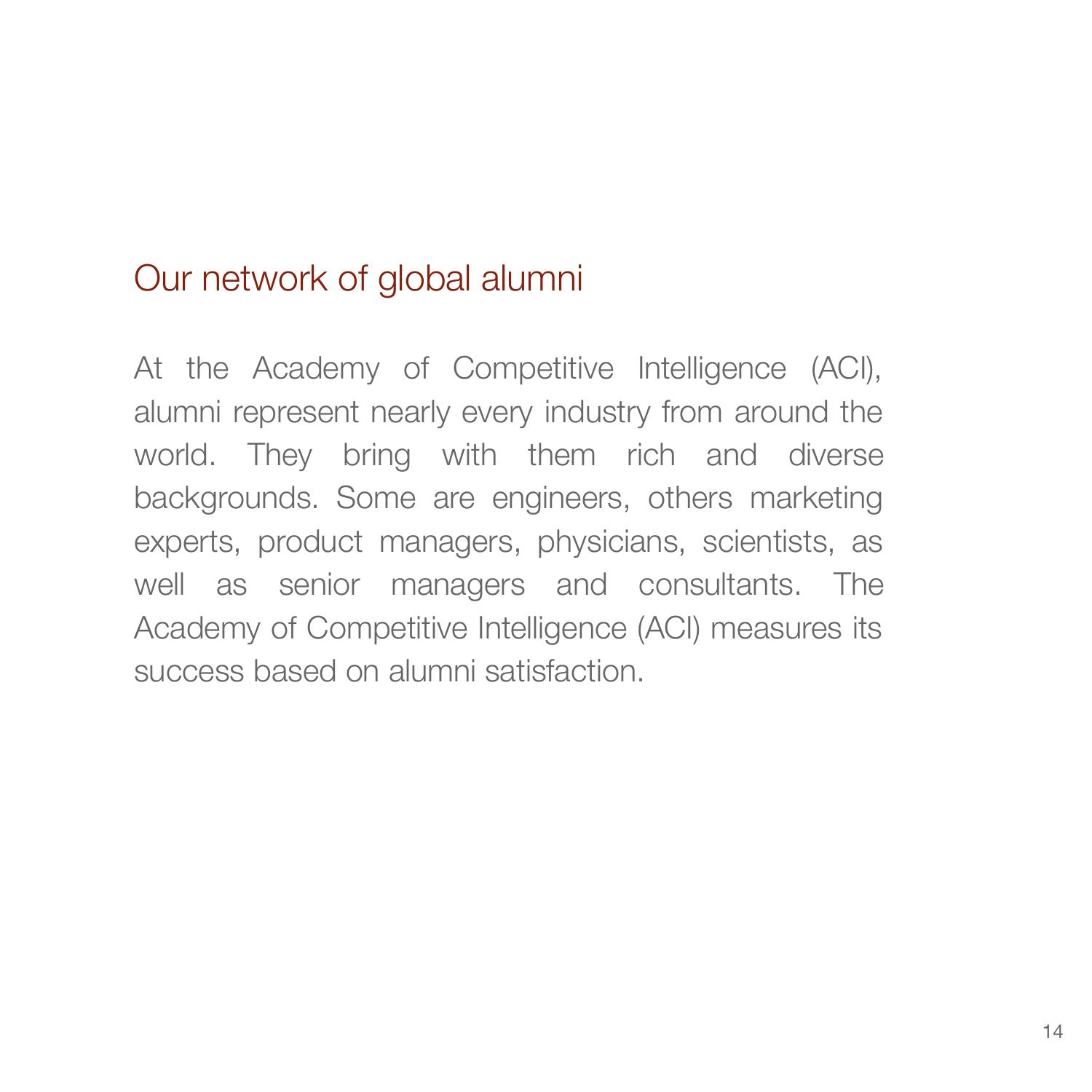By the numbers

15

# **10,000+**



Returning Alumni that Take Additional **Courses** 

Total (ACI) Alumni Worldwide and Growing

81%



Represented by Fortune 500s

No. of Countries Represented by ACI Alumni

No. of Industries Represented by ACI Alumni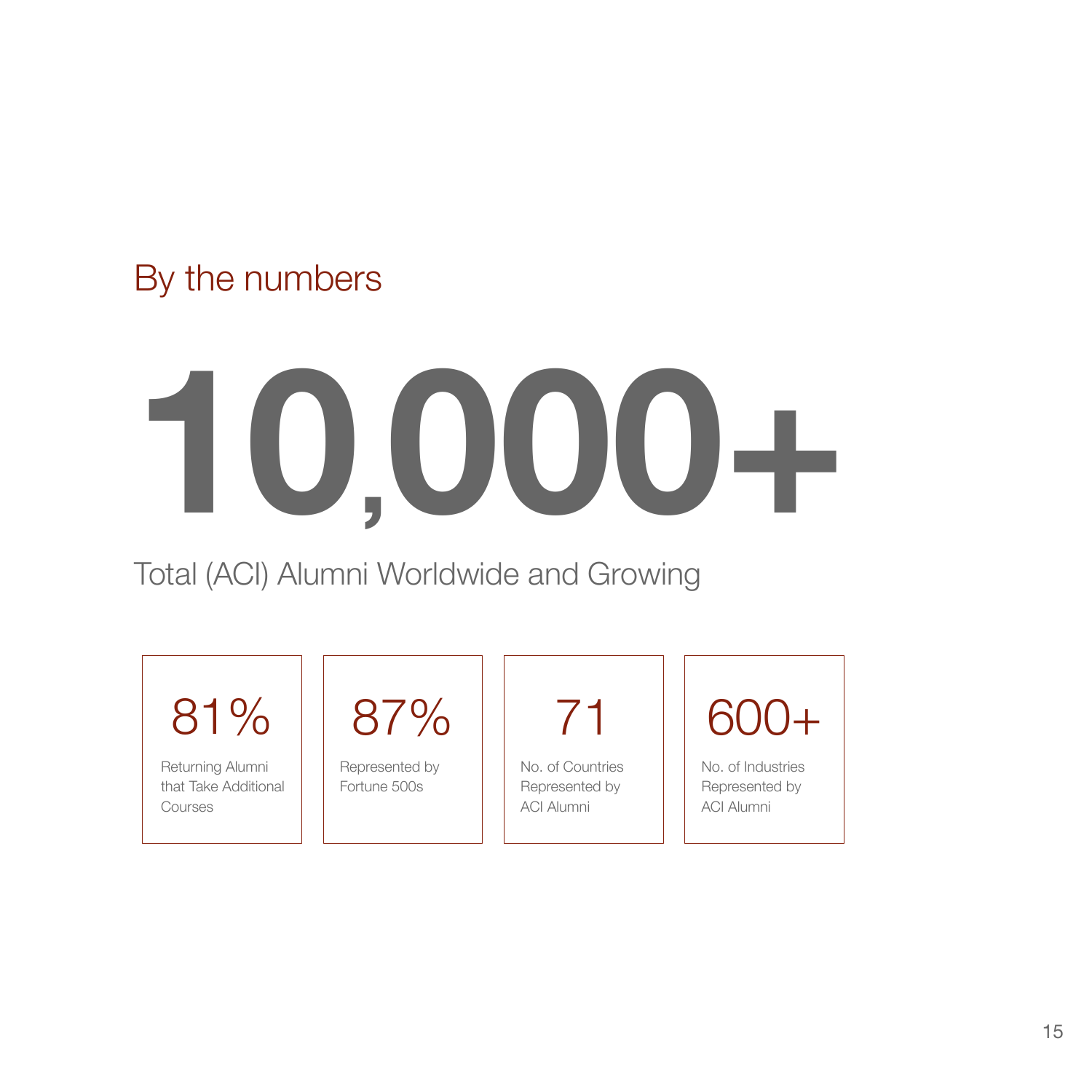3M Company / ABB Asea Brown Boveri / Abbott Laboratories / Accenture / Acciona SA / Adobe / ADP / Aetna / Agilent / Air Liquide America / Air Products & Chemicals / Alberta Energy Company Ltd. / Alcatel-Lucent / ALCOA / Alcon Laboratories / Allergan / Alliant Energy / AlliedSignal / Allison Transmission / Allstate / Alstom Power / American Century / American Express / AMG Pharmaceuticals / Amgen / Amica / Amoco Chemical / Amway / Anheuser-Busch / Apple / ARCO Chemical / Armco / Armstrong World Industries / Ashland Chemical / AstraZeneca Pharmaceuticals / AT&T / ATK / Axis Communications / BAE Systems / Bandag / Bank of America / Battelle Memorial Institute / Bausch & Lomb / Baxter Healthcare / Bayer / BC Hydro / Benjamin Moore / Bestfoods / Black & Veatch / Blue Cross Blue Shield / Boehringer-Ingelheim / Boeing / Bombardier Aerospace / Bonneville Power / Booz Allen Hamilton / Bose / Boston Scientific / BP International / Brewer Science / Bristol-Myers Squibb / British Nuclear Fuels p.l.c. / C.R. Bard / CalEnergy Company / Campbell Soup / CANAC / Canam Manac Group / Capital One / Cargill / Carrier / Castrol N.A. / Caterpillar / CEMEX / CG Power Systems / Chevron / CGGVeritas / Chiesi / Cia Siderurgica Bello Mineira / CIBA Vision / CIGNA / Cinergy / Cisco / CNA Insurance / Coca-Cola / Cognex / Colonial Life / ComEd, Unicom / Conagra / Constellation Energy Group / Continental Cablevision / Coors Brewing / Copel / Corning / Corrugated Metals / CPC International / Cubist Pharmaceuticals / Daiichi Sankyo / Daniel Swarovski / Dayton Power & Light / Delphi Delco Electronics / Discover Novus / Dow Chemical / Dow Corning / Dow Jones / DuPont Pharmaceuticals / Duke Energy / EADS / Eastman Chemical / Eastman Kodak / ECI Telecom Ltd., Israel Ecopetrol / EG&G / El Paso Electric / Elanco / Electronic Data Systems / Eli Lilly / Embraer / EMC / Energizer / Enterprise Ireland / Enterprise Rent A Car / Epson / Ericsson / Ernst & Young / Essity / E-Systems / Eveready Battery / Excelergy / ExxonMobil / Fannie Mae / Farmland Foods / FedEx / Fidelity Investments / Ford Motor / Freddie Mac / Fujitsu / GATX / Genentech / General Dynamics / General Motors / Genesys / Genzyme / Georgia-Pacific / GlaxoSmithKline / Goodyear Tire & Rubber / Gruenthal / Halliburton / Hartford Life Insurance / Harvard Pilgrim Health / HDI-Gerling / Heidelberg / Helene Curtis / Hewitt Associates / Hewlett-Packard / Hitachi / Honeywell / Husky Injection Molding / Hydro Agri Europe / IBM / ICP Portuguese / IDEMIA / Illumina / Imasco Ltd. / Imperial Oil Ltd. / Industry Canada / IndyMac Bank / Ingram Barge / Inland Steel Industries Intel / International Paper / Jabil / J.D. Edwards / John Hancock / Johnson & Johnson / Johnson Controls / Kaiser Permanente / Keane / Kellogg / Kemper Insurance / Kent Ridge Digital Labs / Keyspan Energy / Kimberly-Clark / Kinetic Concepts / Koch Industries / KPMG / Kraft Foods / Labatt Brewing Ltd. / Lear / Level 3 / Lundbeck A/S / Lexis-Nexis / Lexmark / Liberty Mutual Insurance / LifeSpan / Lockheed Martin / Lyonnaise Des Eaux / Mallinckrodt / Manulife Financial / Marakon Associates / Mars / Martin Marietta / Maxim Group / McAfee / McGraw-Hill / McKinsey / McNulty & Associates / Mead Johnson Nutritionals / Medtronic / Mercer Management Consulting / Merck / MetLife / Michelin / Microsoft / Milliken / Millipore / Minute Maid / Molson Breweries / Monsanto / Motorola / Mutual of Omaha / Nabisco / National Bank of Canada / National Semiconductor / Nationwide Insurance / NEC / Nestle USA / NetApp / New York Times / Nortel / Northern States Power / Northern Trust / Northrop Grumman / Northwestern Mutual / NOVA Chemicals / Nova Scotia Power / Novartis International AG / Novo Nordisk / Nuance Communications / Olin / Ortho-McNeil / Otis Elevator / Owens-Corning / Pacific Gas & Electric / PacifiCare Health Systems / Pasteur Merieux Connaught / PerkinElmer / Perot Systems / Petrobras / Petro-Canada / Pfizer / PGG Fiber Glass Europe / Philips Healthcare / Pitney-Bowes / PNC Bank / PPL / Pratt & Whitney / PricewaterhouseCoopers / Procter & Gamble / Progress Rail / Providian Financial / Public Service Electric & Gas / Putnam Investments / R.R. Donnelley & Sons / Ralston Purina / Raytheon / Reebok / Retevision / R/GA / Rhone-Poulenc Rorer / Ricoh / Rio Tinto Diamonds / Roche / Rockwell Collins / Rohm and Haas / Royal Insurance Canada / S.C. Johnson / SABIC / Schott AG / SAIC / Sandia National Laboratories / Sanofi-Aventis / SAP / Samsung / Sara Lee / Sasol Chemical Industries / SBC / Searle de Mexico, S.A. de C.V / Shell / Shire Pharmaceuticals / Siemens / SKF Aerospace / Sobey's Software AG / Sonoco / Spacial Networks / Sprint / State Farm / State Street Corporation / Statoil / HSBC Finance Corp. / Sterling Commerce / Sun Life Financial / Sun Microsystems / Symantec / Syniverse Technologies / Target / Telcordia / TetraPak / Texas Instruments / Texas Mutual / Textron Systems / Thermo Fisher Scientific / Thomson & Thomson / Timken / Toshiba / Trans Alta Utilities / Trojan Technologies / TRW / UCB Pharmaceuticals / Union Carbide / Union Gas

Ltd. / United Parcel Service / USAA / Valassis / Vale Oil & Gas / Verizon / Vertex Pharmaceuticals / VMware / Volvo / Waters Corporation / West Pharmaceutical / Woodside Energy / Workday / XL Insurance Limited / **Where are you on this list?**

## Squint to see just some of our global alumni: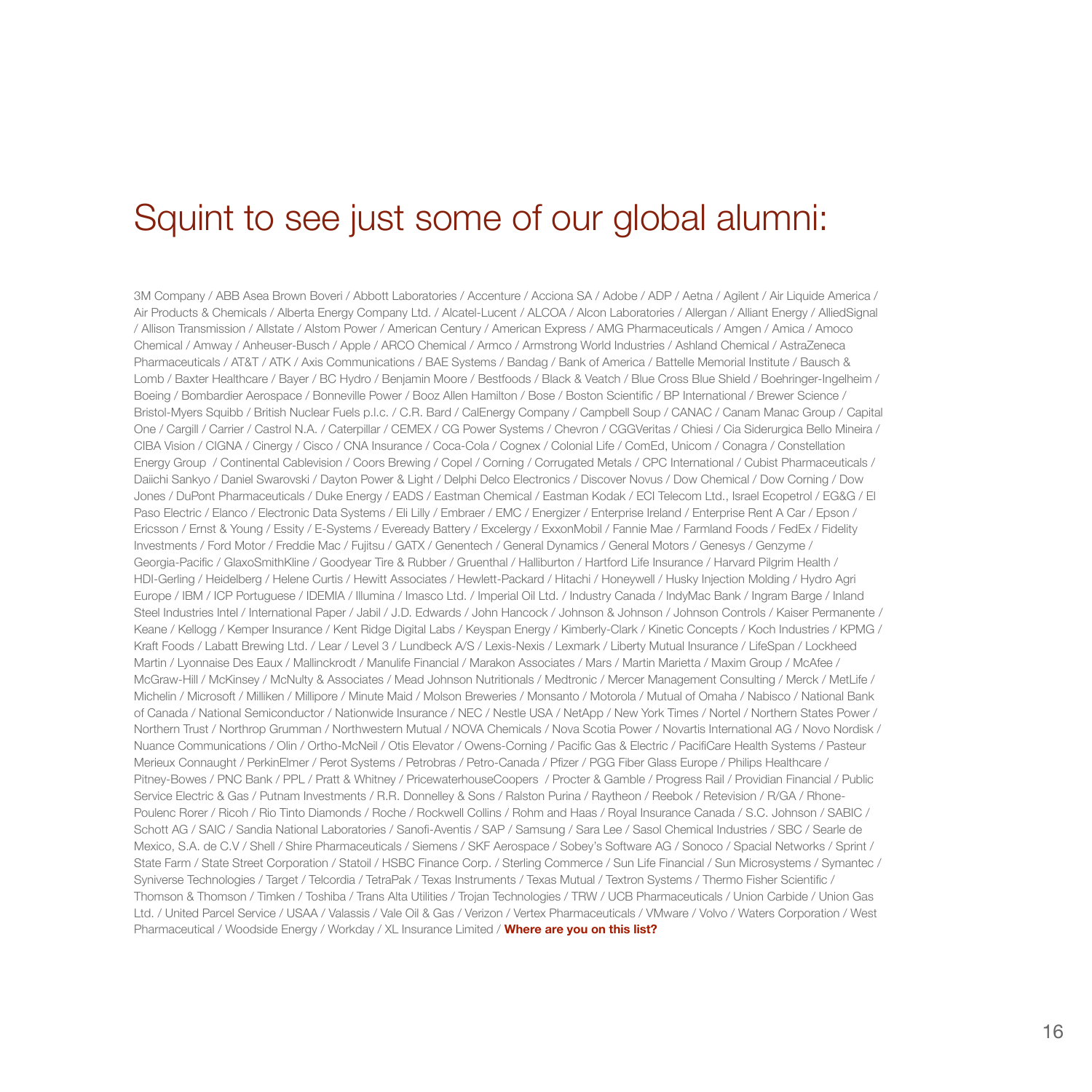Click here to view pricing, additional training options, course details and more.

Competing in today's dynamic and disruptive marketplace is tough.

Going at it blind is even tougher.

How do you focus on the immediacy of today while planning for a post-crisis world tomorrow and still manage to win?

[Register Now](https://academyci.com/)